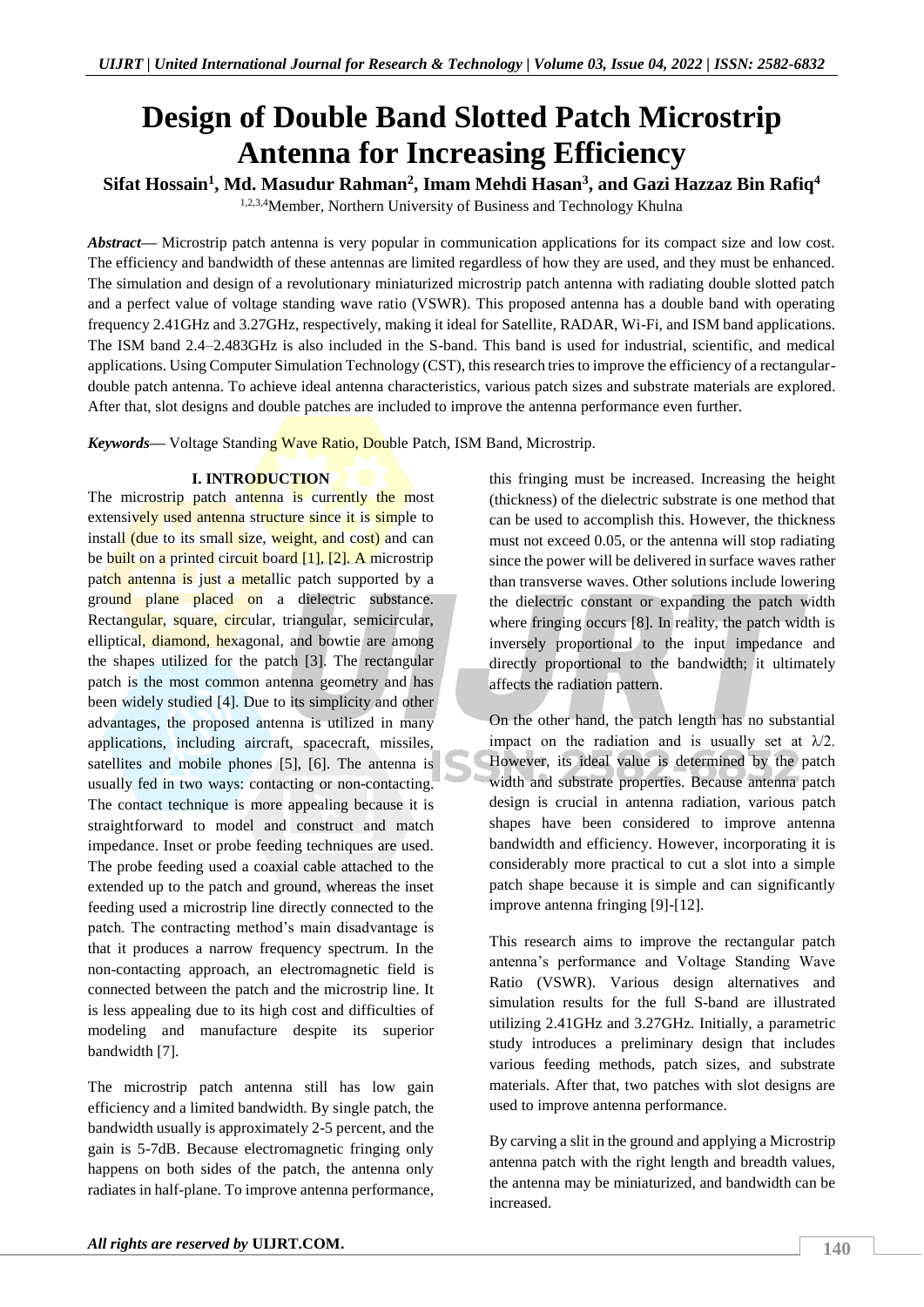The following sections make up the proposed paper: The suggested antenna's design, geometry, and optimization are presented in Section II. The simulation results and analysis acquired using CST Studio Suite are discussed in Section III. An overview of this research endeavor is offered in Section IV.

# **II. ANTENNA AND GEOMETRY**

In the Table 1, the values of effective length and width of ground, substrate, patch, and length and width of the junction, feeding pin are shown to analyze the effect of the radiating surface.

| Table 1: Antenna Parameter     |               |
|--------------------------------|---------------|
| <b>Parameter Name</b>          | Length $(mm)$ |
| Patch width (w)                | 37            |
| Patch length (L)               | 28            |
| Ground length (Lg)             | 70            |
| Ground width (Wg)              | 100           |
| Feed length (Lf)               | 14.12         |
| Feed width (Wf)                | 4             |
| Width junction (Wf2)           | 1.81          |
| Distance $(r)$                 | 14.12         |
| Substrate thickness (h)        | 1.6           |
| <b>Conductor thickness (t)</b> | 0.0335        |

The  $3D$  view, the PIFA  $(3D)$  design are shown in Fig. 1, and Fig. 2.



*Figure 1: 3D view of Proposed Microstrip Patch Antenna*



*Figure 2: Geometrical view of proposed Antenna (3D)*

This antenna is simulated by a commercial chip FR-4 substrate with a relative permittivity of 4.4 and thermal conductivity 0.3[W/K/m].

The patch is located on the top of substrate. Patches are rectangular-shaped; both have the rectangular slot. The simulation of this proposed antenna is performed using CST STUDIO SUITE software.

## **III. SIMULATION AND RESULT ANALYSIS**

CST is used to simulate the intended antenna to identify the parameters and determine the cover bands. After the simulation, the return loss is calculated, which is shown in Fig. 3 and Fig. 4.



*Figure 3: Simulated return loss of the antenna for 2.41GHz*



*3.27GHz*

Fig. 3 and Fig. 4 show that the antenna can operate at 2.41GHz and 3.27GHz covering S band for commercial use. This antenna can be used in surface ship radar, weather radar, navigation aids, ship identification and tracking, air traffic control, in-flight Wi-Fi, spacecraft telemetry. For this proposed antenna, the return losses - 13.86dB and -13.78dB are used as a reference acceptable for satellite and radar communication applications. Voltage Standing Wave Ratio (VSWR) determines the impedance mismatch between the transmission line and antenna. This VSWR should be less than two always.

From the simulated data, we can see that the VSWR values of the two bands are 1.50 and 1.51 at the operating frequency of 2.41GHz and 3.27GHz, respectively. The graphical representations of VSWR for the two bands are shown in Fig. 5 and Fig. 6.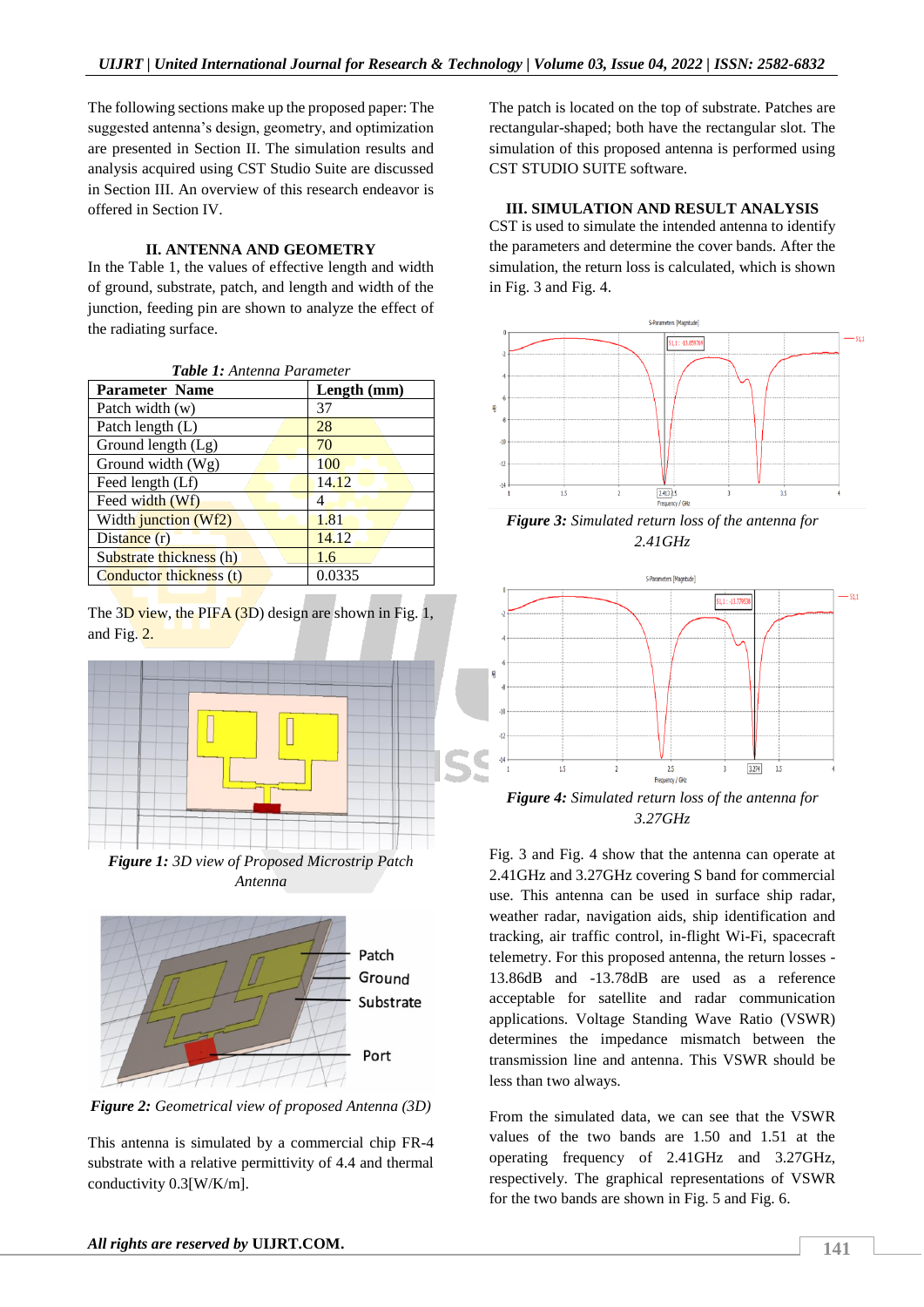$-$  vs $w$ 



*Figure 5: Simulated VSWR plot for 2.41GHz*



*Figure 6: Simulated VSWR plot for 3.27GHz*

Some 3D radiation patterns observed from the simulation result with directivity are determined from the simulated result for farfield, f=1GHz, f=2.45GHz, and f=4GHz, shown in Fig. 7, Fig. 8, and Fig. 9, respectively.



*Figure 7: 3D radiation pattern for f=1GHz*



*Figure 8: 3D radiation pattern for f=2.45GHz*



*Figure 9: 3D radiation pattern for f=4GHz*

An antenna's directivity is defined as "the ratio of the antenna's radiation intensity in a particular direction to the averaged radiation intensity in all directions." The total antenna power radiated and divided by four equals the average radiation intensity. The greatest radiation intensity direction is assumed if the direction is not given. Several methods for reducing the patch's size include shorting the wall, shorting the pin, and slot cutting. Although the shorting microstrip antenna is small, it has weak gain and a degraded radiation pattern. Cutting slots in the radiating patch can reduce the resonance frequency of the antenna by increasing the route length of the surface current.

Directivity measures the degree of the radiation with a single direction of the antenna. Directivity is an element of gain of the antenna. For an actual antenna, directivity varies from 1.76dBi. The maximum value of directivity for a dish antenna is 50dBi. The strength of radio wave's angular dependence from the antenna is known as the radiation pattern. Farfield and near field is created from field radiation pattern of the antenna. The near field pattern is always placed in front of the source of the cylindrical surface enclosing it. From the following figures, we can see that effective radiating efficiency and directivity are determined. The directivity values are 4.86dBi, 8.29dBi, and 4.67dBi for farfield 1GHz, 2.45GHz, and 4GHz, respectively.

The efficiency of this slotted patch antenna is better, which is determined by Fig. 10.



Farfield is classified as follows: (I) electric farfield and (II) magnetic farfield. The strength of farfield is